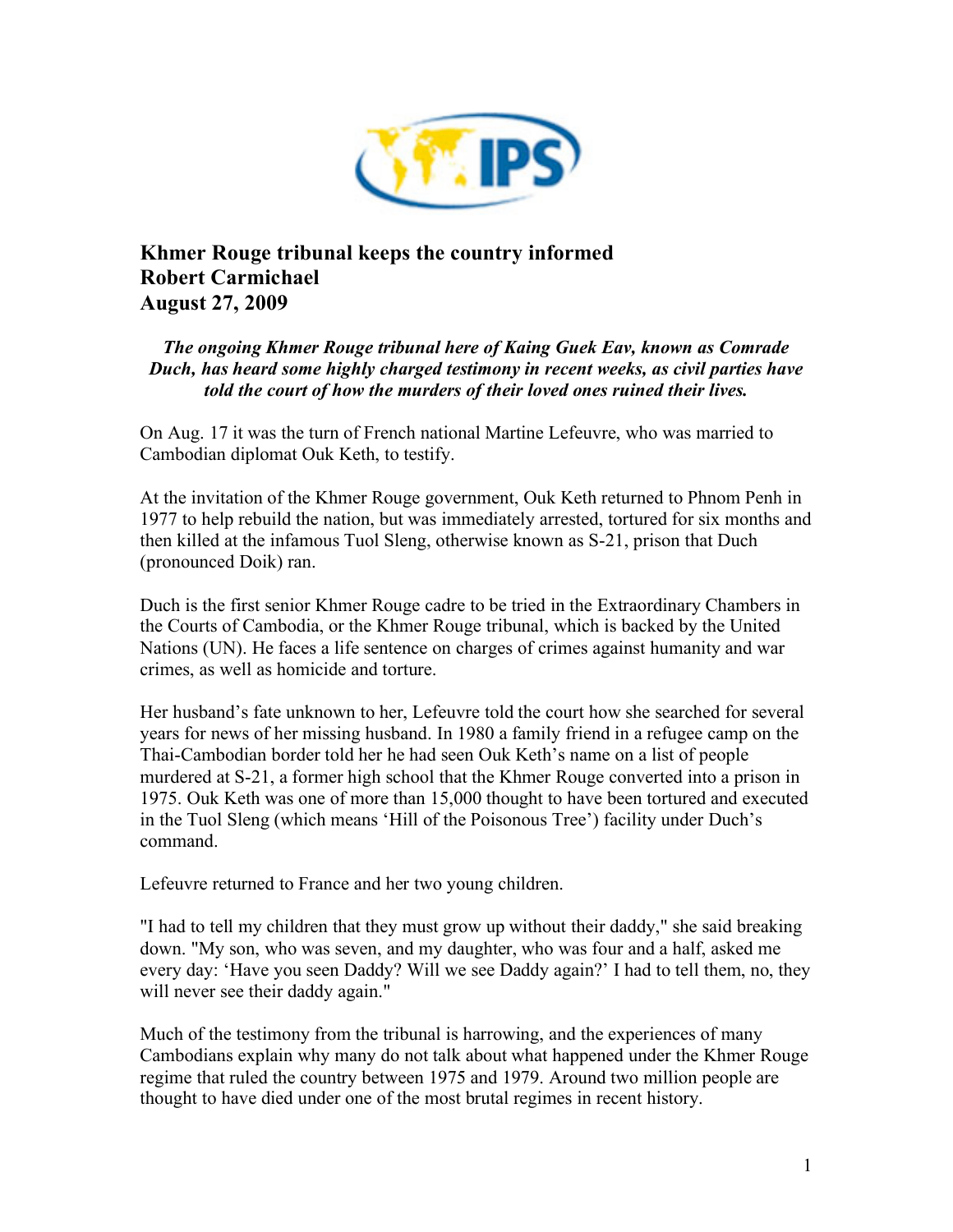But telling Cambodians about those terrible years is a key part of the remit of the joint U.N.-Cambodian tribunal, said Reach Sambath, the head of the tribunal's public affairs office.

That is a challenge here, where around 85 percent of people live in rural areas, and illiteracy is widespread.

For that reason, the court endorses a number of methods of informing the public, Reach Sambath said. One method that his office runs, for example, is to bus in people from across the country to watch proceedings in the 500- seat auditorium. By mid-August more than 17,000 Cambodians from across the country had attended the trial, he said.

The public affairs office, which operates with limited resources, also produces material that is distributed online and by hand at the court itself. But measured in sheer numbers, the most successful way of letting Cambodians know about the proceedings and workings of the tribunal is through the use of television and radio.

The tribunal's daily proceedings are broadcast live on national television every day. But many people do not have the time to spend four days a week following events, which is where a surprisingly successful television show has come in.

The weekly half-hour TV show, which is mainly funded by the British Embassy, is entirely independent of the tribunal's public affairs office. It is broadcast by national broadcaster Cambodia Television Network in its prime lunchtime slot on Mondays and repeated the following day.

The show's producer, Matthew Robinson of independent production company Khmer Mekong Films, said between two and three million people watch it each week –  $a$ sizeable proportion of the South-east Asian country's 15 million population.

The format is straightforward enough. Robinson, an experienced British producer and director who lives in Phnom Penh, says that two presenters and a guest examine the events of the previous week.

Co-presenter Neth Pheaktra said the purpose of the show is to provide a concise summary of Duch's trial, which began on February 17.

"During the 24 minutes of the programme we have the summary, the diary of the Duch trial, and the key points that the witness, the defendant and the judges reveal in the court," Neth Pheaktra said.

According to Robinson a key challenge when devising the format was to create a show that was relatively simple to make but that would appeal to the target audience of mainly rural and often poorly educated Cambodians.